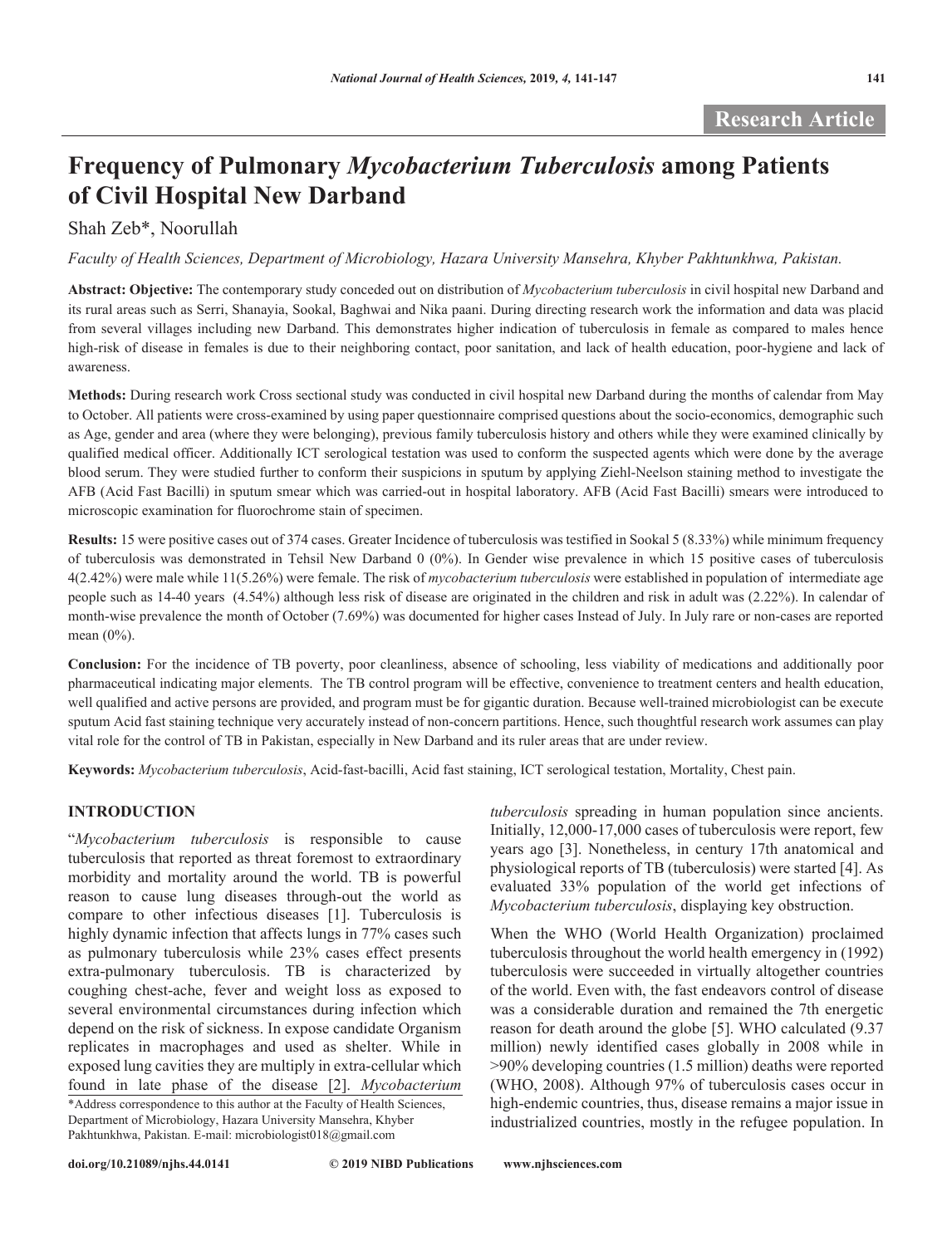elder or aged people with reactivating inert infection in local outbreaks [6]. In (2015), about 9.8 million suffered from tuberculosis in which 1.6 million passed away via such disease while most of them 970 deaths reported in low or middle income countries, particularly, 5 deaths reported in age 15 to 44 years. For the year 2014, approximately, 1 million children meet with tuberculosis in which 140,000 children's died. In 2015, Tuberculosis was reported as a frequent cause of deaths in HIV positive population about 1 in 3 deaths were reported in tuberculosis suffered individuals. TB rate has been dropped by an average of 1.5 % year since 2000 while currently 23% lower instead previous.

WHO recorded 3.8 million new occurrences of tuberculosis in the year 2010 and 2015, respectively, in which 90% occur in developing countries while, 8.6 million new cases have been reported worldwide [7]. In (2010), 92% of cases reported in developed countries of Asia (6 million) Africa (3 million), Middle East (7 million), and Latin America (0.5 million). It has been also estimated that in (2015) 1.9 million deaths occurred from tuberculosis about 97 % of them in developing countries [8]. *Mycobacterium tuberculosis* can be spread fluently from patient to healthy individual by droplet having nuclei which are aerosolized by coughing, sneezing or talking. Aerosols are dried quickly; the smallest  $($ <10  $\mu$ m in diameter) may stay suspended in the air for few hours or may gain direct access to the terminal air passage as breathed in. droplet comprises about 3,000 infectious nuclei per hack [9]. Pakistan is a 7<sup>th</sup> most crowded country around the world and second in Islamic countries after Indonesia as the top TB burden country of the world. The episodes of tuberculosis in Pakistan were 241/100,000 in which prevalence and mortality were 320/100,000 and 43/100,000 respectively [10]. By treatments it is insufficient to dispense the TB for many instances of undetected latent TB infection (LTB), over certain duration and can be created as a dynamic disease. For this reason, identifying persons with LTB is essential to the impartial of TB control [11]. In the developing countries like India, have a genuine burden of tuberculosis for centuries.

About 8 million people experience from TB every year. By the speedy transmission of the human immunodeficiency virus (HIV) the issue of tuberculosis became complex [12]. Initial Testation of tuberculosis was developed by Charles Mantoux (Mantoux, 1908) with little infection relatively, and for evaluating the existence of TB it turns into the standard means. Particular test, purified protein derivative (PPD), hundreds antigen mixture is released by *Mycobacterium tuberculosis* and injected intradermally, after 2-4 days at the site of injection is examined for in duration indicative of prior TB exposure [13]. Though TST is specific technique used for detection of tuberculosis and still it has restrictions concerning exactness and unwavering quality other tests are also utilized for the recognition of this disease like PCR, ICT test performed by Centrifuge the specimen at high-speed and

then 10 µL of serum was transferred to a specific tube of ICT test while further add 3 drops of buffer solution and kept for 15 minutes. Device comprises two constituents (a) T line curved dark; it perceived the existence of TB infection while (b) C present control of particular device while AFB (Acid Fast Bacillus) were performed with Wire loop sputum specimen was isolated and placed on slide to prepare the smear with the support of materials, hence, acid fast stain was continued the progress of specimen followed by carbon Fascine for 5 minutes to settle-down inside the slides and wash with decolorized for about 3 minutes while at the end Methylene blue was added for a minute to examine the slide under microscope using 100 X eyepieces.

### **DISTRIBUTION OF TUBERCULOSIS IN THE WORLD AND PAKISTAN**

Tuberculosis is considered as major diseases in Asia in the world. Where TB reached (45%) in the year 2017 to 2018 According to the World Health Organization (WHO) except European and American countries increase its prevalence in the world [14]. A total of 7.8 million cases and 2.7 million deaths were recorded in (2017) globally. The HIV epidemic in which a huge number of Tuberculosis cases are reporting. Specifically, in Africa, although increases are also expected in South East Asia [15]. Tuberculosis (TB) is a major medical issue in Pakistan. TB has been common in Pakistan and sadly it has been one of the ignored health zones previously. Pakistan is leading 8 figures throughout the world nations having a high proportion of Tuberculosis. Pakistan contributes around 47 % of tuberculosis weight in the Eastern Mediterranean Region [16]. It was depicted the study of disease transmission of tuberculosis and evaluated ebb and flow appraisals of tuberculosis contamination and mortality on the planet. In South Africa and Southeast Asia, the most noteworthy predominance of tuberculosis and assessed yearly hazard happen. In 2017 4.0 million cases were accounted for on the planet out of which 50 % were in Southeast Asia [17].

### **SYMPTOMOLOGY OF TUBERCULOSIS**

- Symptoms of Tuberculosis are frequently coughing at least three weeks.
- Chest pain.
- Difficulty in breath or coughing.
- Weight loss.
- Fatigue, Fever.
- Night sweats and chills [18].

### **MATERIALS AND METHODS**

A Cross-sectional study was conducted in civil hospital new darband during the months of the calendar from May to October. All patients were cross-examined by using paper questionnaire comprised questions about the socio-economics, demographics such as age, gender and area (where they were belonging), previous family tuberculosis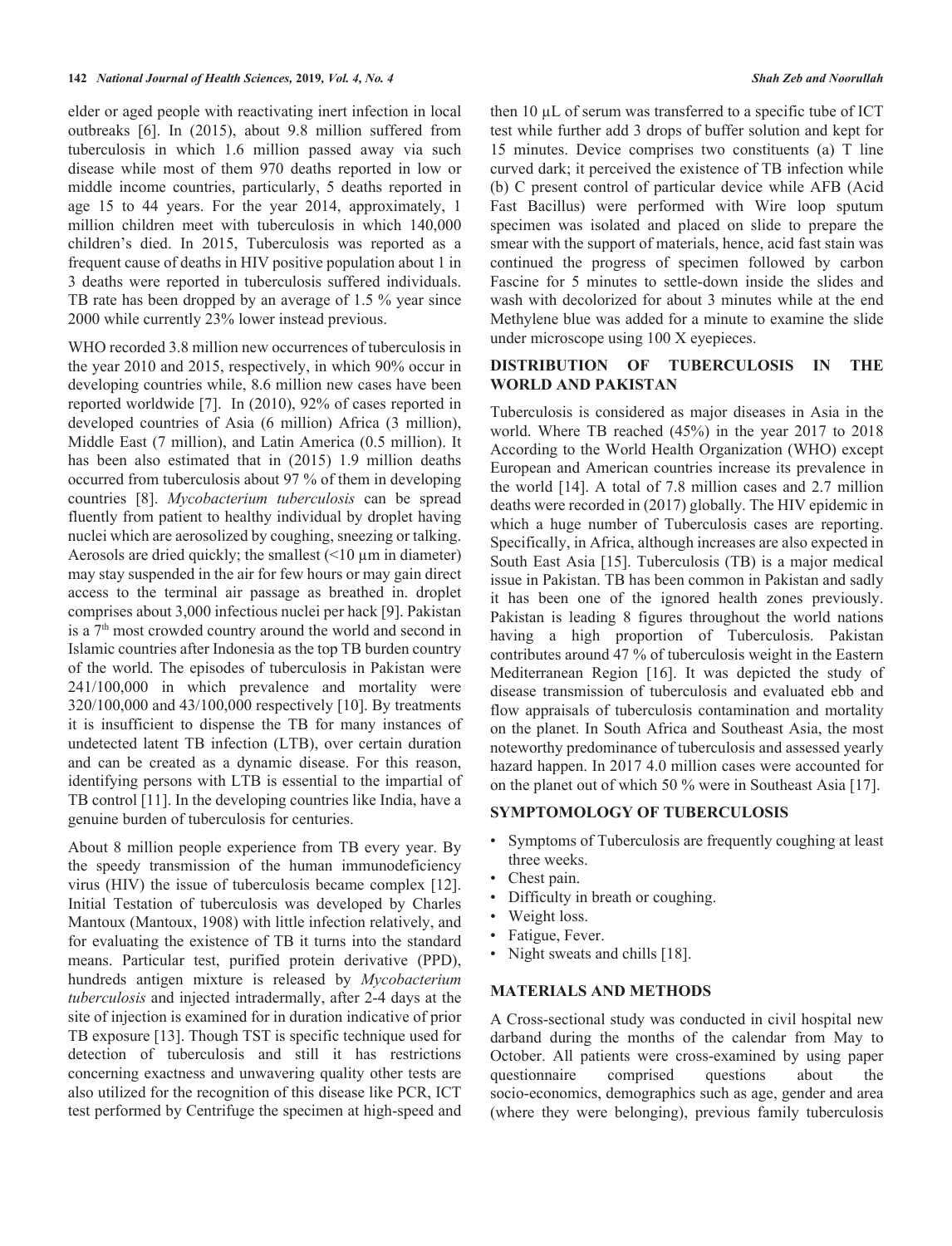history and others while they were examined clinically by qualified medical officer then 374 blood samples were collected from patients in which 15 patients were positive or suspected as tuberculosis-infected patients. Tuberculosis suspected patients define as individual who present same sign and symptoms such as appearance and characteristics of tuberculosis such as hemoptysis, anorexia, tiredness, evening Pyrexia, chest torment, chest X-ray finding unusual shadows, discomfort, and cavitation's and/or abnormalities in the lymph node, weight-loss, night sweating, high-fever and longer coughing (more than 2-3 weeks). Early morning Sputum was collected from patients in sterile, disposable containers. They were studied further to confirm their suspicions in sputum by applying the Ziehl-Neelson staining method to investigate the AFB (Acid Fast Bacilli) in sputum smear which was carried out in a hospital laboratory. AFB (Acid Fast Bacilli) smears were introduced to microscopic examination for fluorochrome stain of the specimen. Additionally ICT serological testation was used to confirm to the suspected agents who were done by the average blood serum. Culture and Acid-Fast Bacilli (AFB) are two different tests reliably done together in (MSPHL) Tuberculosis Unit. Culture of AFB is the inoculation of a clinical case on culture media (B-D MGIT soup) Becton-Dickinson Mycobacterium Growth Indicator Tube and (L-J) Lowenstein-Jensen media slant, incubating at 37C up to six (6) weeks. The study was conducted to find-out the prevalence of tuberculosis (TB) in patients of civil hospital new Darband.

**Reporting Criteria;** Sputum positive smear typical symptoms of tuberculosis with (low-grade fever more than one week), cough (more than four weeks), and chest X-ray screening (cavitary lesions in slightly of the lobes of the lungs) (Table **1**) [19].

> $(++)$  positive  $(++)$  positive  $\overline{(++)}$  positive Not seen

**Table 1.** Reporting Criteria for Positive Sputum. **No. of Organism** 1-3 bacilli per slide **Remarks**   $(+)$  positive

# **RESULTS**

4-8 bacilli per slide 9- 10 per slide Numerous or Per field Neg (negative)

### **Area-wise Prevalence of Tuberculosis among Civil Hospital New Darband**

 80 blood films were gathered from Sheenya in which 4 were positive cases and 76 were negative cases. High occurrence of The TB infection documented in Sookal. 50 blood films were collected from Nika Paani in which 2 were positive cases while 48 were negative cases. 65 blood films were together from Serri in which 1 case of TB positive and 64 were negative samples. From Darband 47 blood films were gathered in which no case is detected thus 47 cases were

negative. From bagwai 72 individuals' blood films were collected out of which 3 have TB disease and in 69 individuals no TB infections were found. From Sookal 60 blood films were gathered from individuals in whom 5 indicated TB infection and 55 have no TB infection. During the research, high prevalence tested in Village Sookal which were 8.38% while 15 samples were positive means has TB infection out of 374 samples total collected (Table **2**).

**Table 2.** Village Wise Frequency Rate of Tuberculosis Infection.

| S.<br>No.      | <b>Name</b><br>Locality | <b>Number of Positive Prevalence Negative Prevalence</b><br><b>Individual</b> | Cases          | $\frac{0}{0}$ | Cases | $\frac{0}{0}$ |
|----------------|-------------------------|-------------------------------------------------------------------------------|----------------|---------------|-------|---------------|
|                | Sheenaya                | 80                                                                            | $\overline{4}$ | $5\%$         | 76    | 95%           |
| $\overline{2}$ | Nika-Paani              | 50                                                                            | $\overline{c}$ | 4%            | 48    | 96%           |
| 3              | Serri                   | 65                                                                            |                | 1.53%         | 64    | 98.46%        |
| $\overline{4}$ | Darband                 | 47                                                                            | $\theta$       | $0\%$         | 47    | 100%          |
| 5              | Bugwai                  | 72                                                                            | 3              | 4.16%         | 69    | 95.83%        |
| 6              | Sookal                  | 60                                                                            | 5              | 8.33%         | 55    | 91.66%        |
|                | Total                   | 374                                                                           | 15             | 4%            | 359   | 95.98%        |

**Sex-wise Distribution of Tuberculosis**

The Sex-wise distribution of Tuberculosis by Gathering of blood films comprises 165 male while 209 female cases to find the agents *Mycobacterium tuberculosis*. Out of 374 individuals, 15 were positive for *Mycobacterium tuberculosis*. The Positive case's ratio in males out of 165 blood films was 4 (2. 42%) while the female ratio was 11 (5.26%). The female (5.26%) representing a higher risk of TB as compared to males (2.42%). Reasons for the higher frequency of TB in females were null-care (patient delay), heavier workloads, common prohibition, prioritization of other family members done own prosperity, absence of sovereignty, indifference economic resources and weakness in choice selection. They show postponements for diagnosis and treatment due to domestic activities. They perform fewer activities in outside society and constrained economic resources than men and women bear more loss of income probably because of more lost workdays (Table **3**).

**Table 3.** Sex-wise Distribution of Tuberculosis among Civil Hospital Patients.

| <b>Sex</b> | No. of individual<br>examined | No. of positive<br>individuals | Prevalence $(\% )$ |
|------------|-------------------------------|--------------------------------|--------------------|
| Male       | 165                           |                                | 2.42%              |
| Female     | 209                           |                                | 5.26%              |
| Total      | 374                           | 15                             | 4.01%              |

### **Age-Wise Prevalence of Tuberculosis among Civil Hospital Patients**

Age-Wise prevalence of Tuberculosis among civil hospital patients Middle age peoples were highly suspected of TB. A Total of 220 blood films were examined at the age of 13-40 in which 10 (4.45%) suspected as sick or suffer that shows a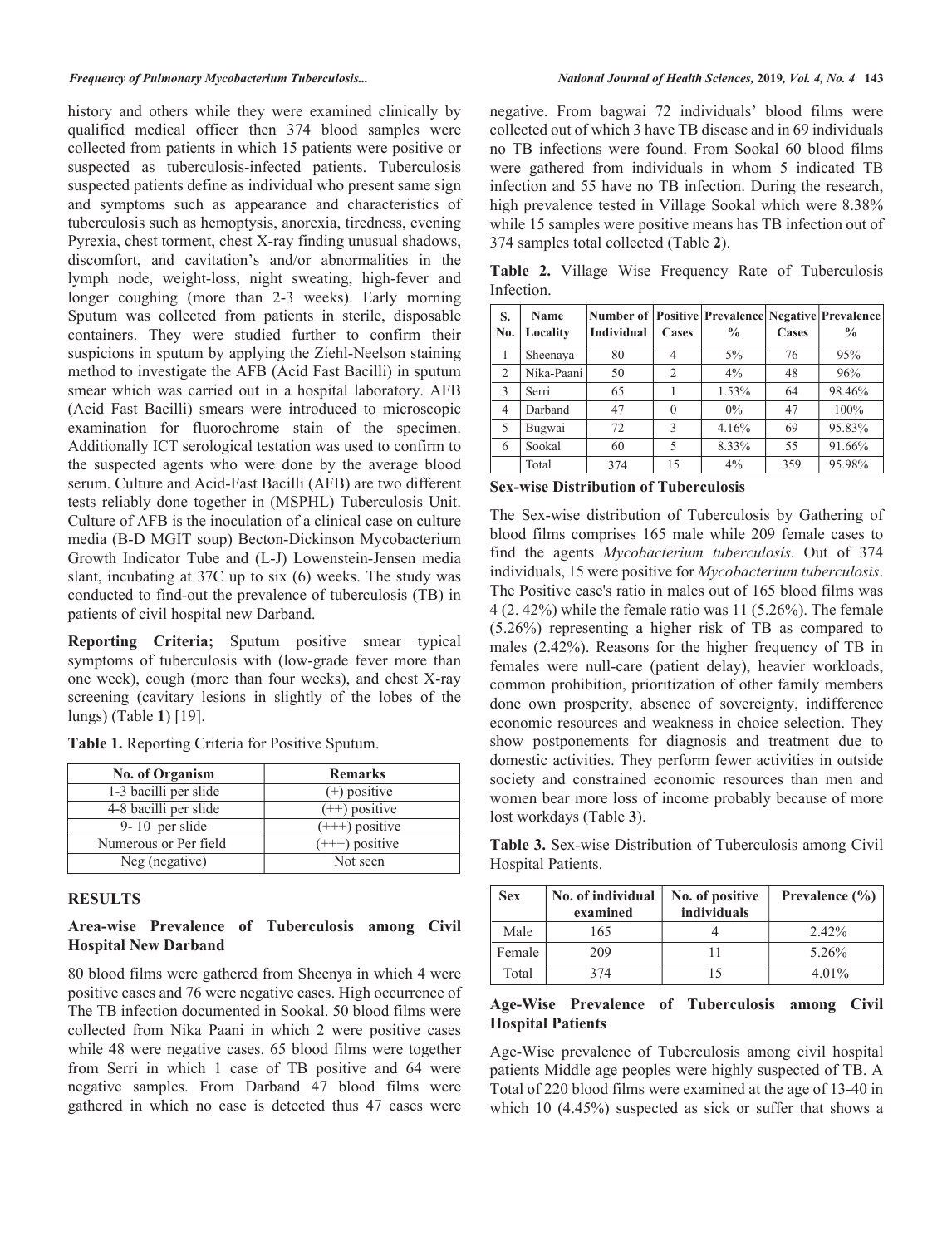group at higher risk. 45 blood samples were collected in age 1-12 group children, in which 1 (2.22%) cases were positive. This demonstrated that the TB occurrence is lower in this age, as contrasted with middle age. 109 blood samples were gathered in age 41< group while after examination it indicated 4(3.66%) positive cases. Current research presenting higher TB prevalence occurs in the middle age people as compared to elder or aged and children (Fig. **1**).



**Fig. (1).** Age-wise Distribution of Tuberculosis among Civil Hospital Patients.

### **Month wise Outbreak of TB in among Civil Hospital Patients from May to October.**

Month wise Outbreak of TB among civil hospital patients from May to October. The month-wise dispersion of tuberculosis infection rate highest in October as compared to July due to the lowest infection or cases. In May 47 blood samples were collected in which 1 positive case ratio about (2.12%) while In June, a total of 71 blood samples were gathered in which 3 positive case's ratio about (4.22%). In July, a total 57 blood samples was collected in which no case of TB appear 0 (0%). In August, total collection of blood samples was 54 in which 4 (7.40%) positive cases. In September, a total of 67 blood samples was collected 1 in which (1.49%) infection of tuberculosis found. In October 78 blood samples were collected 6 (7.69%) were positive (Fig. **2**).



**Fig. (2).** Month Wise Outbreak of TB in among Civil Hospital Patients from May to October.

### **DISCUSSION**

This is acknowledged by presenting current research work done that people to live beneath or poverty line such as females get positive cases of tuberculosis found in them hence, they are in threat of tuberculosis infection. Tuberculosis is leading a massive proportion worldwide like infectious disease specifically in developing countries like Pakistan where known as 4th huge cause of death. As indicated by (2017) approximation 182 in 100,000 new cases were reported and 225 in 100,000 major cases in Pakistan [20]. In the country the appreciable technique is controlling TB to aware the population is early diagnosis and viable treatment of active cases due to later diagnosis or ignorance of treatment can be caused positive cases which is the main reason in enhancing hazard as a result it prompts the high ratio of MDR cases in Pakistan. Recently for diagnosis, the developing countries concentrate on AFB stains, culture, and radiographic variation. In this exploration, work is done by 374 patients who had active TB, general population experienced that such infections belong to the middle class. Common symptoms were anemia, had bronchial breathing, during research work the vast majority of individual's specifically female Hb level was 8-11 gm/dl and has in reproductive the age between 15 and 29 years, their safety might be traded off. The higher proportion of TB is recorded in female due to null-care (patient delay), because of shame, load of workloads, and social avoidance, prioritization of other family members over claim prosperity, no autonomy, timidity to financial resources and shortcoming in basic leadership; they meet slower supplier, diagnostic and treatment delay, they are hectic in more actions that should be supplanted in the family, further female have more consumption than male, because they require a companion , having less outside activities and financially powerless. The persons related to the age group 15 to 29 years indicating a higher TB ratio due to outside environment activities described by poor sanitation and contaminated actions. The individuals belonging to this age group are mostly in connection with an industrialized environment where they inhale contaminated air and dirt particles which might cause alveolar swelling that leads to resistant suppression, despite the fact of *Mycobacterium tuberculosis* observed as a human pathogen. It has been frequently reported in household creatures and wild creatures. Generally living in close contact or relationship with people [21-24]. It has been suggested in dairy cattle among local creatures disease with M. tuberculosis recognized [25-27]. As a consequence of the standard tuberculin testing of cows groups disease in steers with *Mycobacterium tuberculosis* has been recognized [28, 29]. A quick vanishing disease generally created by *Mycobacterium tuberculosis* in domesticated animals and when these unhygienic creatures tested with tuberculin then they respond decidedly [30, 31]. By the expulsion of contamination specialist, the sharpening to tuberculin is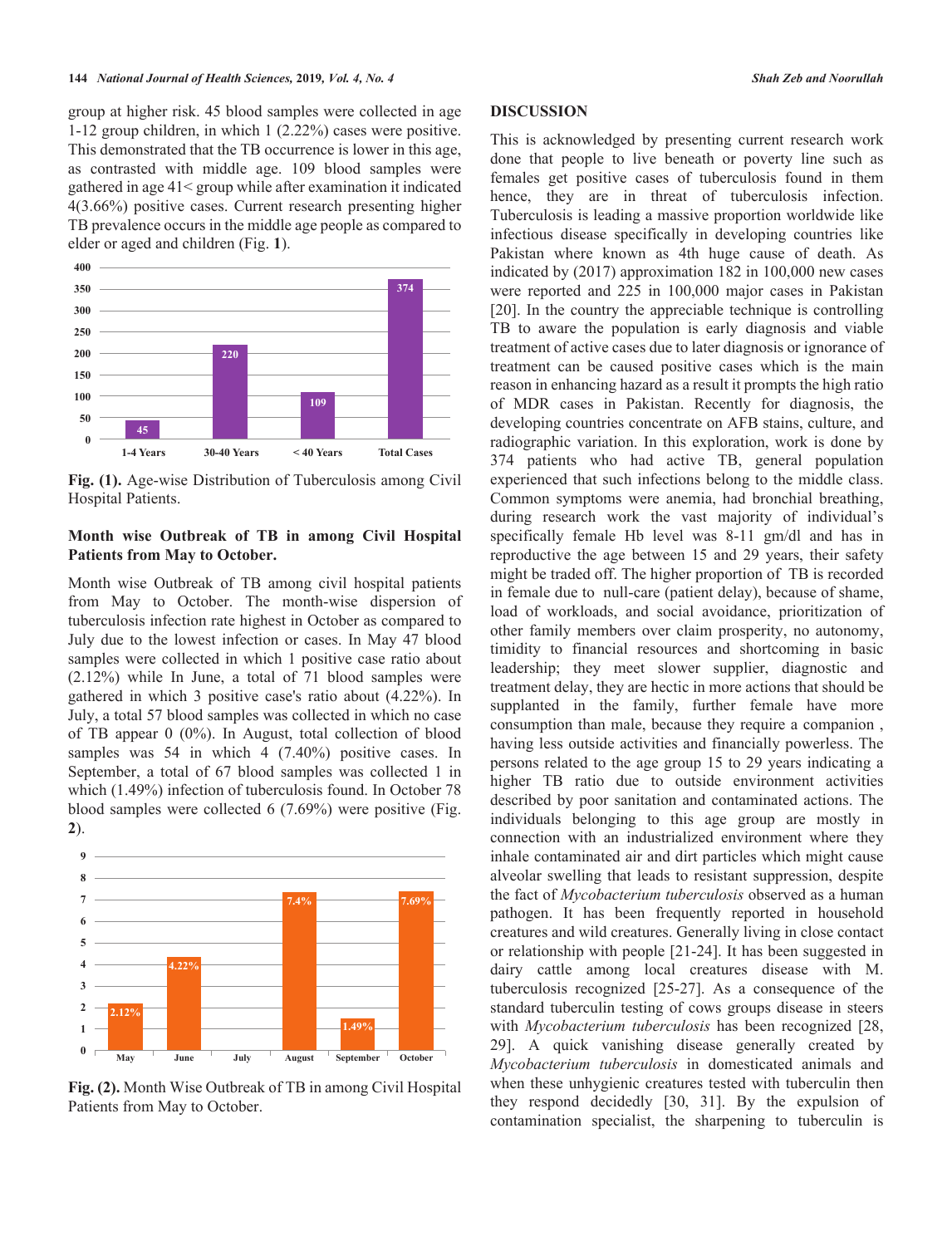generally shorted and their action vanishes [32]. In a formerly tuberculin-negative crowd, the tuberculin positive creature is recognized amid calendar tuberculin testing interestingly and extraordinarily when the tuberculin –positive creature is youthful. Among ranch specialists, TB contamination ought to be viewed as [32].The authenticity is the TB disease was brought about to homestead proprietor and it is firmly recommended that it was a probability of anthropozoonotic transmission of *Mycobacterium tuberculosis* contamination. Supporting information suggesting that human experiencing dynamic TB are the most plausible reason for *Mycobacterium tuberculosis* in domesticated animals have been depicted in the before period. The transmission of a *Mycobacterium tuberculosis* from human to dairy cattle their first clear proof was affirmed by IS6110 confinement section length polymorphism (RFLP) investigation was not reported until (2005) [33]. As of now PCR - based writing technique haas been presented e.g. MIRU-VNTR writing, that able speedier and more thorough strain separation. The *Mycobacterium tuberculosis* MIRU-VNTR writing framework comprises 15 loci, utilized as a part of this study, was recommended as the new standard for routine epidemiological separation of *Mycobacterium tuberculosis* segregates in 2006 [34]. an expansive number MIRU-VNTR utilized for genotyping *Mycobacterium tuberculosis* and *Mycobacterium bovis* segregates, it is best of our insight that working just two times to depict *Mycobacterium tuberculosis* secludes from animals [35, 36]. *Mycobacterium tuberculosis* strains secluded in cows generally had a place with the Beijing and Beijing –like family [37] It is expressed that more TB cases happen in

### **CONCLUSION AND RECOMMENDATION**

2009).

China (occurrence rate 96 for each 100,000 populace in

The study finding gives vivacious measurements on the TB disease condition among patients of civil hospital New Darband population. TB is a highly common disease and major general medical issues concentrate on the ruler/urban population and extremely essential TB control programmers on a steady and study premise. Target programs must be initiated in prisons, particular high-hazard occupational groups, illegal medication clients, and people living in the street. Spread positive aspiratory cases, for the most part, happen in females, young age persons, and people having a place with poverty group. Early diagnosis and treatment are essential for TB control. For the incidence of TB poverty, poor cleanliness, absence of schooling, less viability of medications and besides poor pharmaceutical are the main elements. The TB control program must be lunched, appropriate health education, treatment centers, and well-trained practitioners and active health care persons are provided who provide guideline, awareness and educate the population.

### **AUTHOR'S CONTRIBUTIONS**

Noorullah (NU) design the manuscript and arrange in appropriate sequence and also proof reading.

# **ETHICS APPROVAL AND CONSENT TO PARTICIPATE**

Ethical approval was taken HOD Dr. Kashif Haleem head of ethical committee in the department of microbiology after explaining the cause and reason for research work. They official approve us to carryon study in hospital lab according to HEC curriculum.

### **CONFLICT OF INTEREST**

Declared none.

## **ACKNOWLEDGEMENTS**

Declared none.

## **REFERENCES**

- [1] Auletta S, Varani M, Horvat R, Galli F, Signore A, Hess S. PET radiopharmaceuticals for specific bacteria imaging: A systematic review. J Clin Med 2019; 8(2): 197. DOI: 10.3390/jcm8020197
- [2] Sasmita HY, Prasetyowati I, Wahjudi P. Prevalence and risk factors of diabetes mellitus in tuberculosis patient at Patrang district Indonesia. Indonesian J Trop Infect Dis 2019; 7(4): 79-85. DOI: 10.20473/ijtid.v7i4.7534
- [3] Khan MI, Khan JI, Ahmed SI, Ali S. The epidemiology of stroke In a developing country (Pakistan). Pak J Neurol Sci 2019; 13(3): 30-44.<br>[4] Machado P, Bizarro
- Machado P, Bizarro CV, Basso LA. Resistance reversed in KatG mutants of *Mycobacterium tuberculosis*. Trends Microbiol 2019; 27(8): 655-6. DOI: 10.1016/j.tim.2019.05.008
- [5] Daley CL. The global fight against tuberculosis. Thoracic Surg Clin 2019; 29(1): 19-25. DOI: 10.1016/j.thorsurg.2018.09.010
- [6] Kathleen M, Patrick B. Introduction to Thematic Issue Molecular Effectors of Tuberculosis Pathogenesis. USA: Oxford University Press 2019. DOI: 10.1093/femspd/fty077
- [7] MacNeil A, Glaziou P, Sismanidis C, Maloney S, Floyd K. Global epidemiology of tuberculosis and progress toward achieving global targets-2017. MMWR 2019; 68(11): 263-66. DOI: 10.15585/mmwr.mm6811a3
- [8] Al-Aarag AH, Omar MM, Mohammad AA, George MM. Tuberculosis situation in El-Minia governorate (1997-2010) before and after Direct Observed Therapy Short Course Strategy (DOTS). AJMPCP 2019; 2(1): 1-10.
- [9] Patterson B, Wood R. Is cough really necessary for TB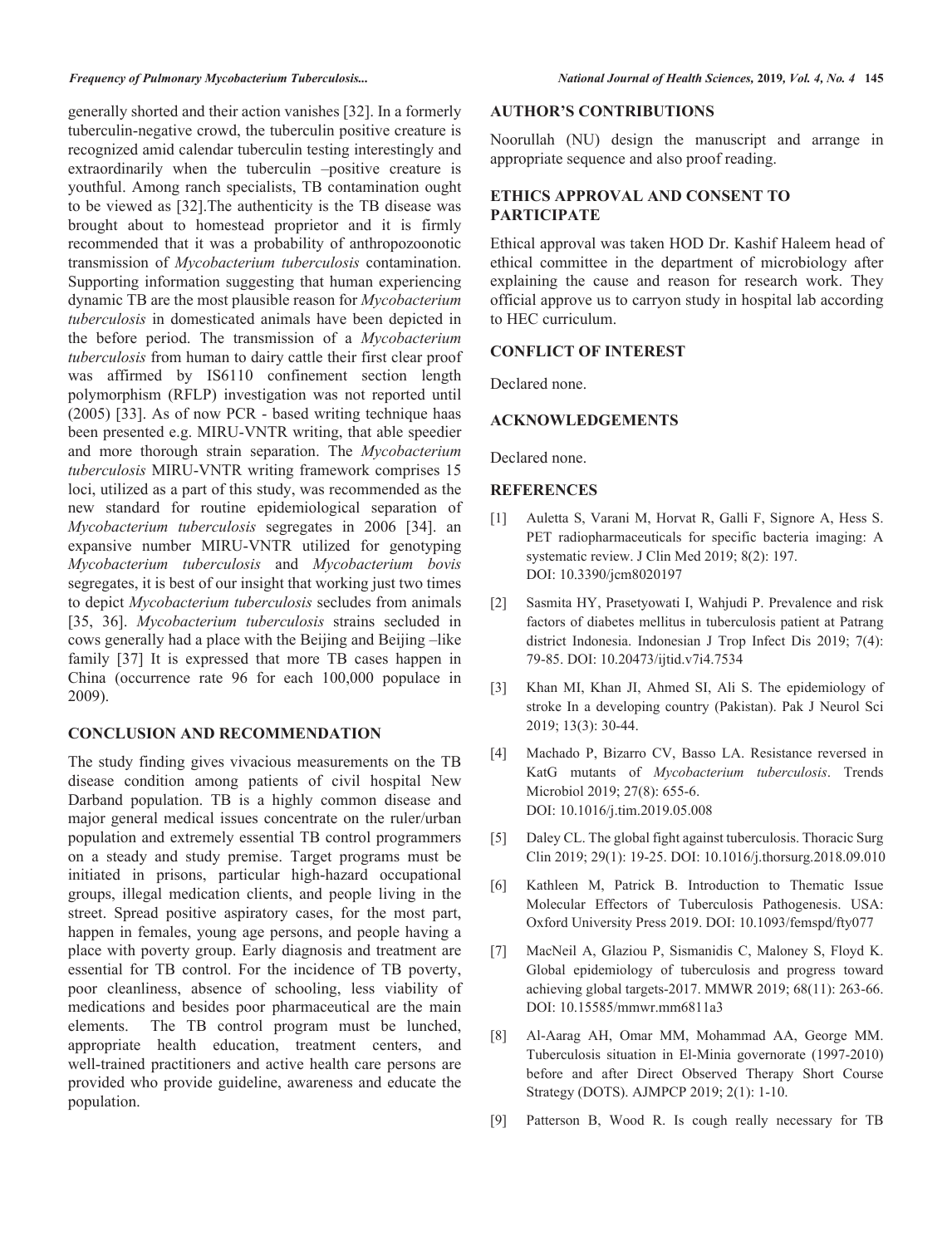### **146** *National Journal of Health Sciences,* **2019***, Vol. 4, No. 4 Shah Zeb and Noorullah*

transmission? Tuberculosis (Edinburgh, Scotland) 2019; 117: 31. DOI: 10.1016/j.tube.2019.05.003

- [10] Khan A, Asghar A, Hashmi K, Farooq M, Shaheen B, Ali I. *Mycobacterium tuberculosis*: Pattern of First line drug resistance. APMC 2019; 13(1): 80-3.
- [11] Yew WW, Leung CC, Chang KC, Zhang Y, Chan DP. Can treatment outcomes of latent TB infection and TB in silicosis be improved? J Thorac Dis 2019; 11(1): E8. DOI: 10.21037/jtd.2018.12.113
- [12] Azeemuddin M, Alvi A, Sayani R, *et al*. Neuroimaging findings in tuberculosis: A single-center experience in 559 cases. J Neuroimaging 2019; 29(5): 657-68. DOI: 10.1111/jon.12627
- [13] Salindri AD, Auld SC, Schechter MC, Gandhi NR, Magee MJ. Negative tuberculin skin test result predicts all-cause mortality among tuberculosis patients with HIV and diabetes comorbidity. Ann Epidemiol 2019; 33: 72-8. e4. DOI: 10.1016/j.annepidem.2019.02.005
- [14] Amsalu E, Liu M, Li Q, *et al*. Spatial-temporal analysis of tuberculosis in the geriatric population of China: An analysis based on the Bayesian conditional autoregressive model. Arch Gerontol Geriatrics 2019; 83: 328-37. DOI: 10.1016/j.archger.2019.05.011
- [15] Mahmood MH. Prevalence of tuberculosis in Al-Falluja, Iraq 2012-2018. J Curr Med Res Opin 2019; 2(11): 343-6. DOI: 10.15520/jcmro.v2i11.227
- [16] Hussain H, Mori AT, Khan AJ, *et al*. The cost-effectiveness of incentive-based active case finding for tuberculosis (TB) control in the private sector Karachi, Pakistan. BMC Health Services Res 2019; 19(1): 690. DOI: 10.1186/s12913-019-4673-1
- [17] Reid M, Goosby E, Kevany S. Leveraging health diplomacy to end the tuberculosis epidemic. Lancet Global Health 2019; 7(5): e561-e2. DOI: 10.1016/S2214-109X(19)30058-0
- [18] Panda S, Tiwari A, Luthra K, Sharma S, Singh A. Status of vitamin D and the associated host factors in pulmonary tuberculosis patients and their household contacts: A cross sectional study. J Steroid Biochem Mol Biol 2019; 193: 105419. DOI: 10.1016/j.jsbmb.2019.105419
- [19] Qayyum AQA, Shafiq M, Farogh A. Prevalence of pulmonary tuberculosis among diabetics. Biomedica 2004; 20(02): 73-8.
- [20] Khan JA, Irfan M, Zaki A, Beg M, Hussain SF, Rizvi N. Knowledge, attitude and misconceptions regarding tuberculosis in Pakistani patients. J Pak Med Assoc 2006; 56(5): 211.
- [21] Alfonso C, Kokot W, Tölölyan K. Diaspora, Identity and Religion: New Directions in Theory And Research. Series: Routledge Research in Transnationalism. USA: CRC Press

2004; DOI: 10.4324/9780203401057

- [22] Abdallah AM, Weerdenburg EM, Guan Q, *et al*. Integrated transcriptomic and proteomic analysis of pathogenic mycobacteria and their esx-1 mutants reveal secretion-dependent regulation of ESX-1 substrates and WhiB6 as a transcriptional regulator. PloS One 2019; 14(1): e0211003. DOI: 10.1371/journal.pone.0211003
- [23] Tschopp R, Wassie L. Important role of Non tuberculous mycobacteria in non-human primate TB testing in Ethiopia. Ethiopian Vet J 2019; 23(2): 101-6. DOI: 10.4314/evj.v23i2.8
- [24] Hill PC, Brookes RH, Fox A, *et al*. Surprisingly high specificity of the PPD skin test for M. tuberculosis infection from recent exposure in the Gambia. PLoS One 2006; 1(1): e68. DOI: 10.1371/journal.pone.0000068
- [25] Mumtaz N, Chaudhry ZI, Mahmood N, Shakoori A. Reliability of PCR for detection of bovine tuberculosis in Pakistan. Pak J Zool 2008; 40(5).
- [26] Collins D, Stephens D, De Lisle G. Comparison of polymerase chain reaction tests and faecal culture for detecting Mycobacterium paratuberculosis in bovine faeces. Vet Microbiol 1993; 36(3-4): 289-99. DOI: 10.1016/0378-1135(93)90095-O
- [27] Habitu T, Areda D, Muwonge A, Tessema GT, Skjerve E, Gebrehiwot T. Prevalence and risk factors analysis of bovine tuberculosis in cattle raised in mixed crop‐livestock farming system in Tigray region, Ethiopia. Transbound Emerg Dis 2019; 66(1): 488-96. DOI: 10.1111/tbed.13050
- [28] Duignan A, Kenny K, Bakker D, Good M. Tuberculin PPD Potency assays in naturally infected cattle as a quality control measure in the Irish Bovine tuberculosis eradication programme. Front Vet Sci 2019; 6: 328. DOI: 10.3389/fvets.2019.00328
- [29] Good M, Bakker D, Duignan A, Collins DM. The history of *in vivo* tuberculin testing in bovines: Tuberculosis, a "One Health" issue. Front Vet Sci 2018; 5: 59. DOI: 10.3389/fvets.2018.00059
- [30] Toribio J-AL, Borja E, Borja LF, Prasad R, Tunabuna T. A retrospective study on bovine tuberculosis in cattle on Fiji: Study findings and stakeholder responses. Front Vet Sci 2018; 5: 270. DOI: 10.3389/fvets.2018.00270
- [31] Guerra-Maupome M. Characterization of bovine unconventional memory-like responses induced by *Mycobacterium bovis* infection and vaccination. Abstract 2019; Available at: https://pdfs.semanticscholar.org/8415/7d7ce52f84713e3adb6 515412917613fa816.pdf?\_ga=2.194566445.1251058677.157 6653551-1512152509.1534504459
- [32] Fishman PS. Neurotransplantation. In: Gay WI, Heavner JE, Eds. Research Surgery and Care of the Research Animal: